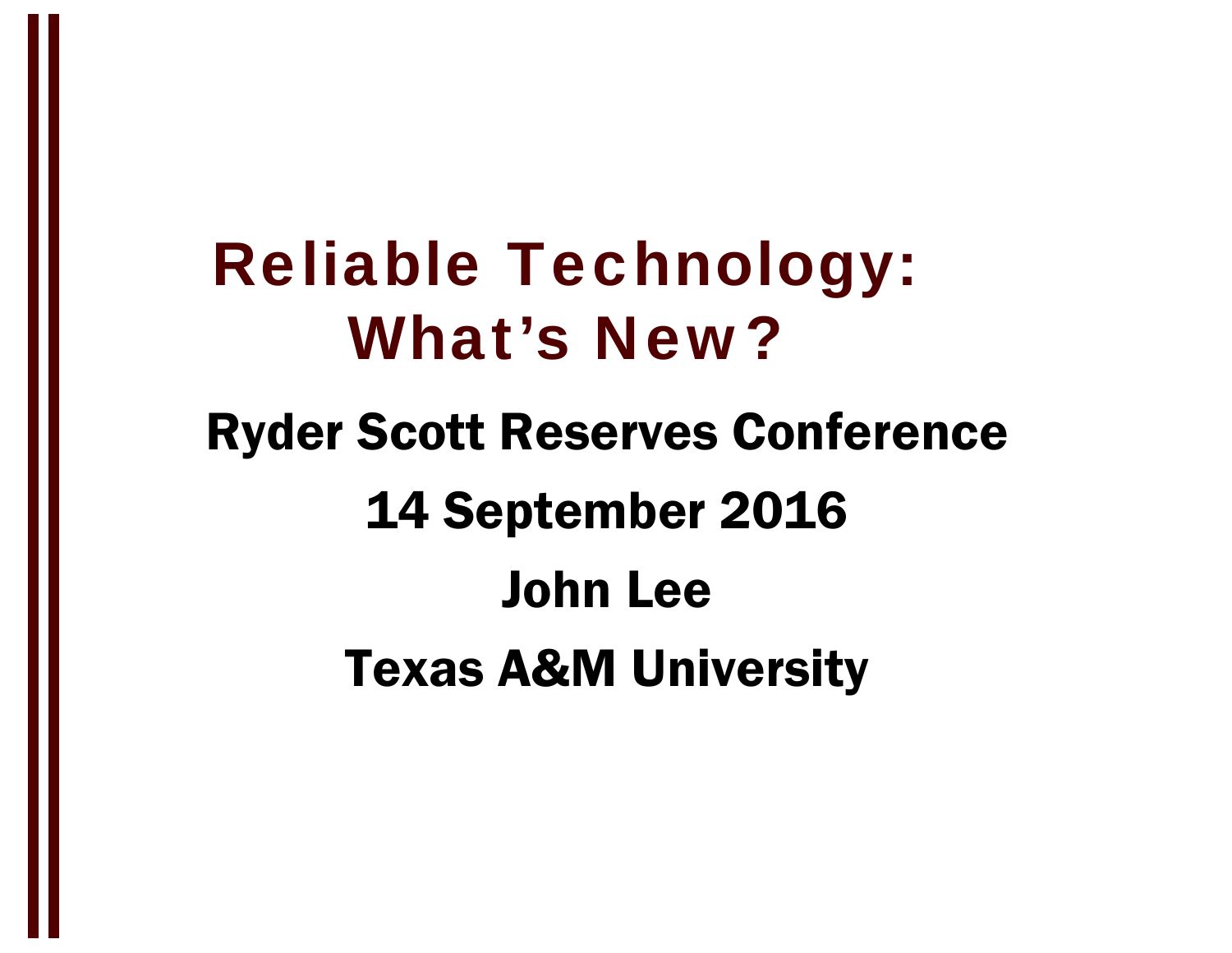## What is Reliable Technology?

- Introduced by SEC in 2008 reserves reporting rules modernization
- "Reliable technology is a grouping of one or more technologies (including computational methods) that has been field tested and has been demonstrated to provide reasonably certain results with consistency and repeatability in the formation being evaluated or in an analogous formation."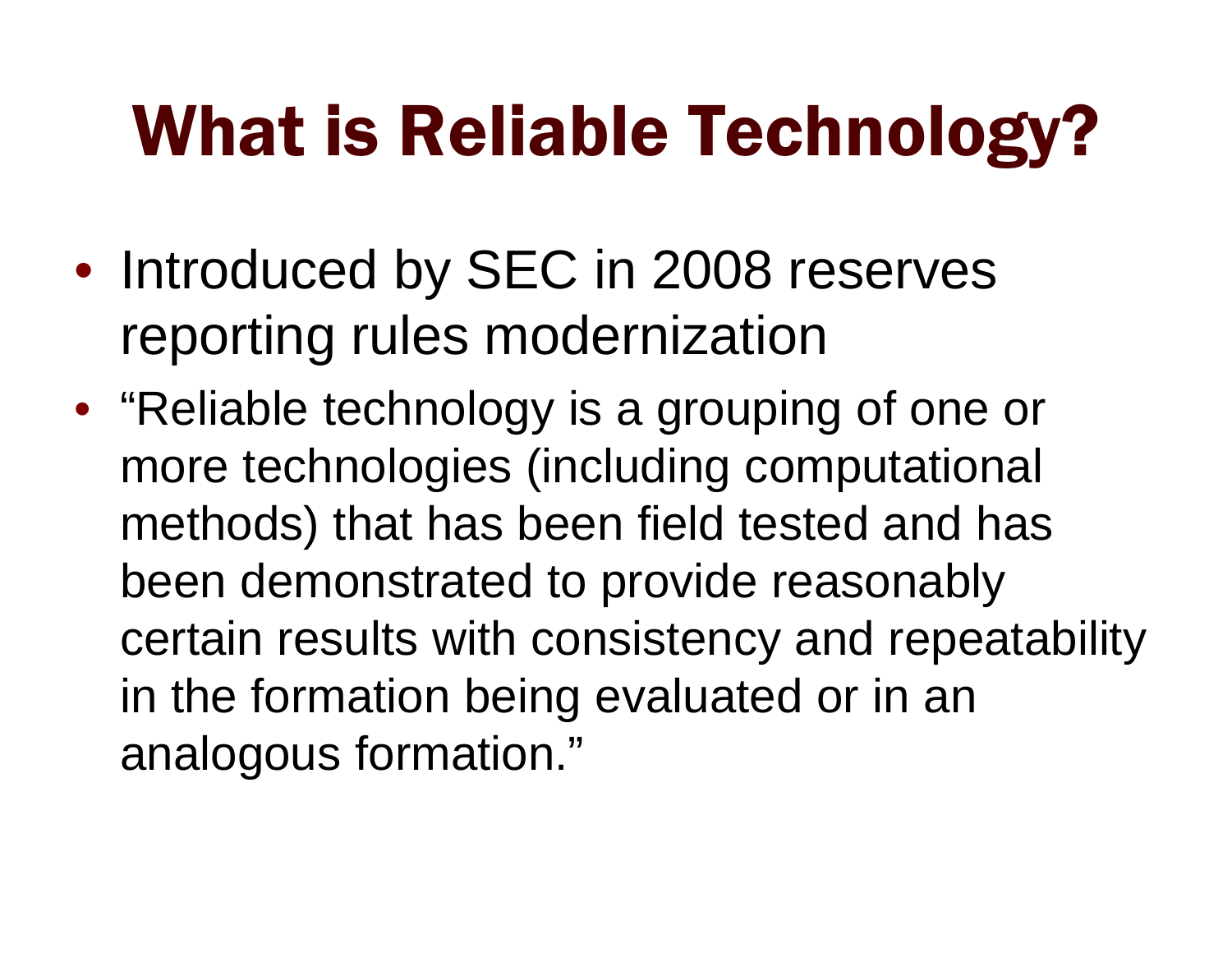# Why Should We Care About Reliable Technology?

- Provides opportunity to legally disclose larger reserves volumes to SEC
- Allows much greater flexibility in methodology used to satisfy criteria for reserves, particularly proved reserves than allowed by pre-modernized rules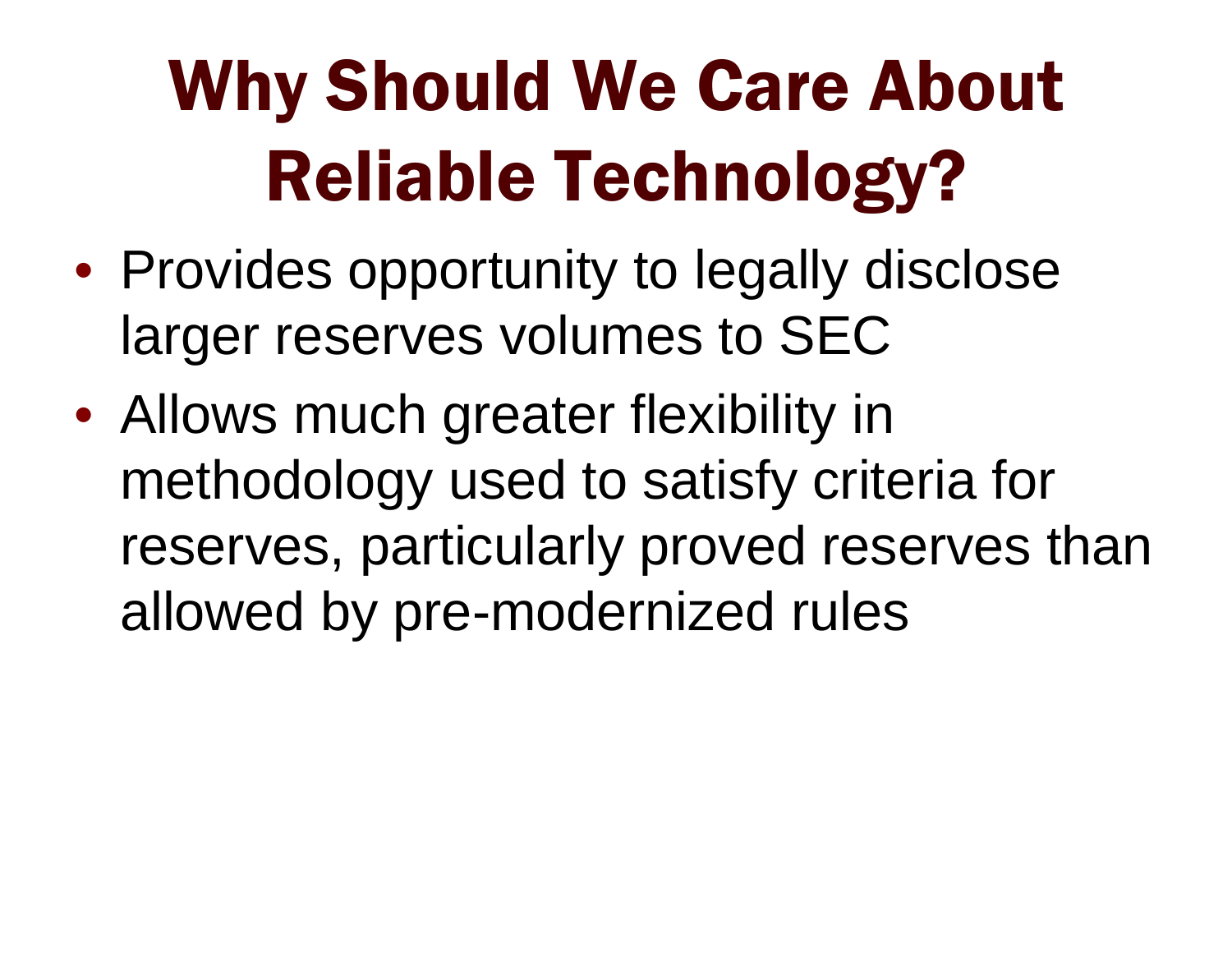# Is Anybody Using Reliable Technology?

- Yes, indeed!
- Examples follow …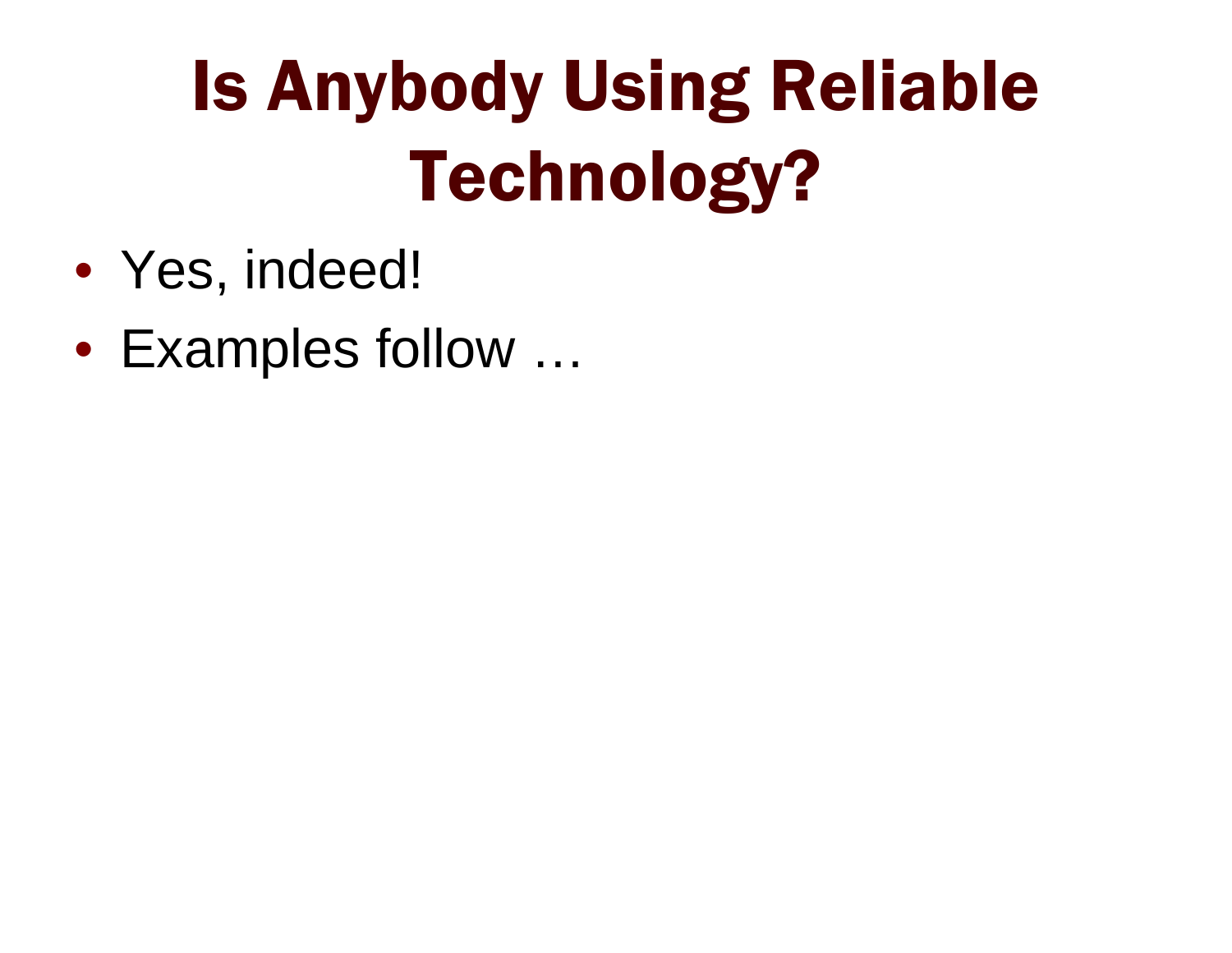# What Are Examples of Reliable Technology in Practice?

- Oil-water contact from cross-plotting oil and water pressure gradients in reservoir
- Hydrocarbon-water contact from seismic
- Reservoir simulation for production forecasting
- Transformation of long and erratic production histories into equivalent constant-rate reservoir limits tests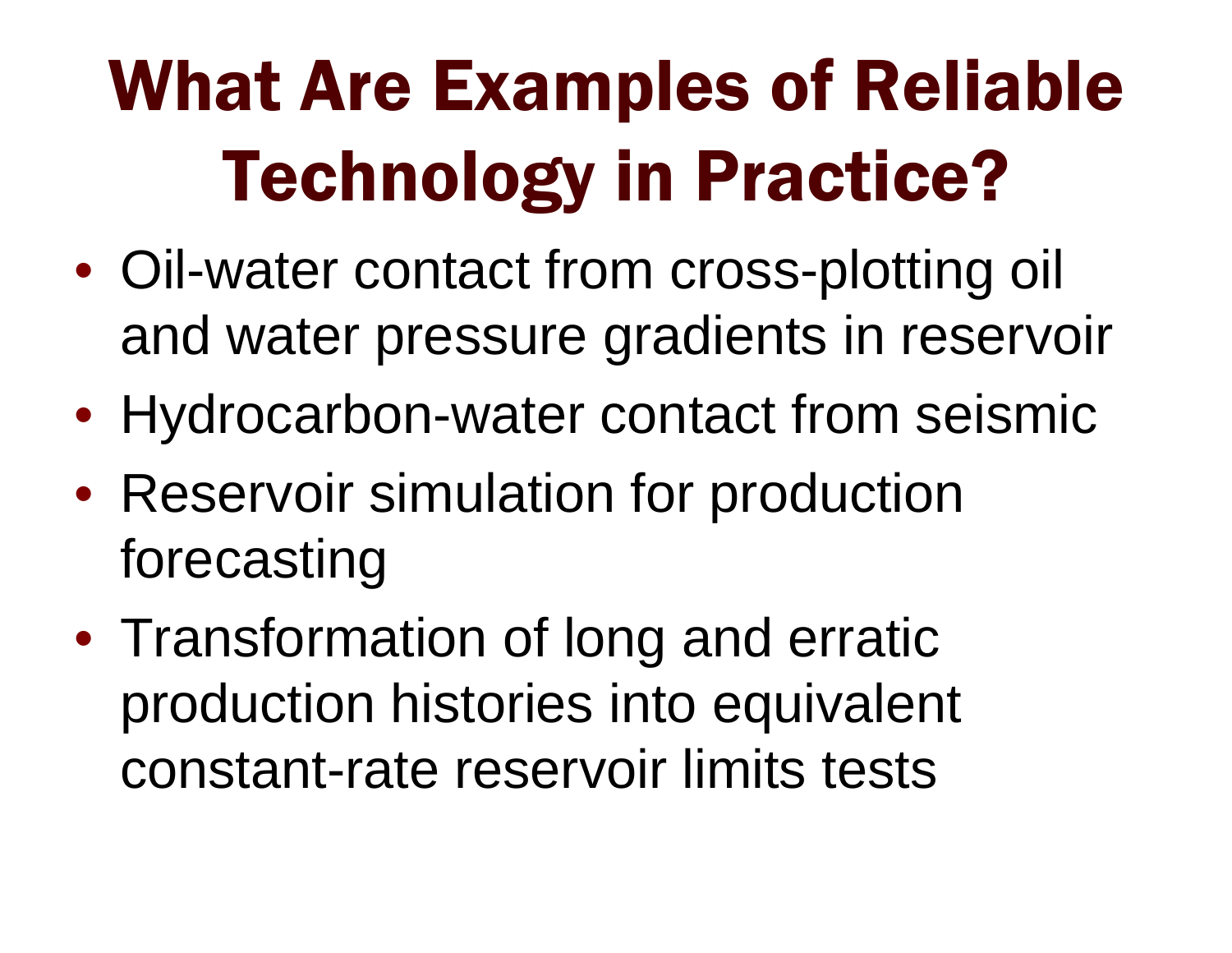### What Can I Do to Qualify My Bright New Idea as Reliable Technology?

- Validate the proposed technology as leading to correct conclusion much more often than not on the basis of
	- **Sound underlying scientific and engineering** principles
	- **Repeated successful applications in the field** under certain conditions
	- **Thorough and persuasive documentation of** field results, including failures and reasons for success and failure (conditions not satisfied?)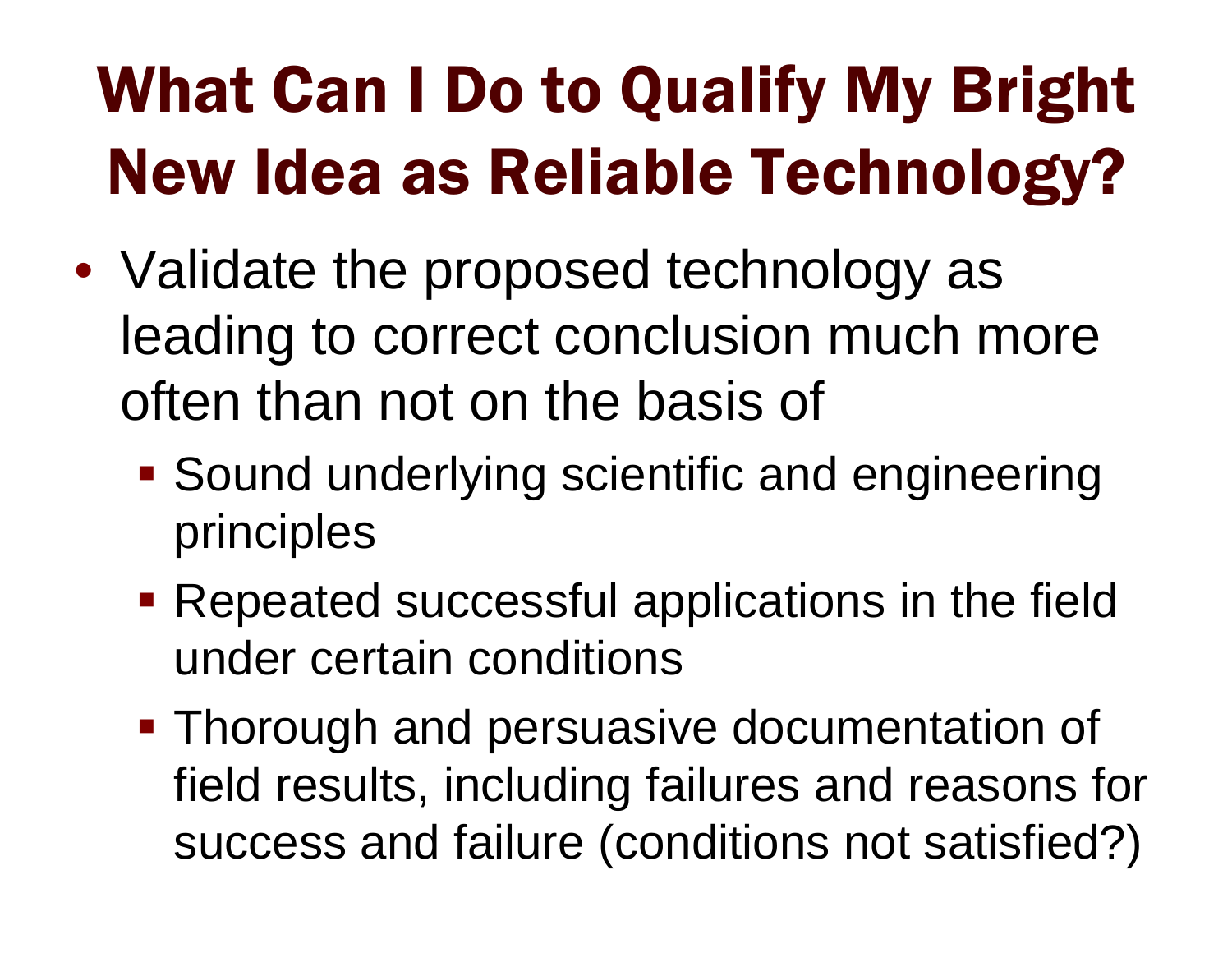# Is There a Way to Do This Systematically?

- Yes an adaptation of the scientific method (Sidle and Lee, SPE 129689)
	- **State how technology can contribute to** reserves estimation (hypothesis)
	- **Determine how well supporting science works** in ideal situations
	- **Test technology in field to validate, determine** limits … or invalidate
	- **Document results completely**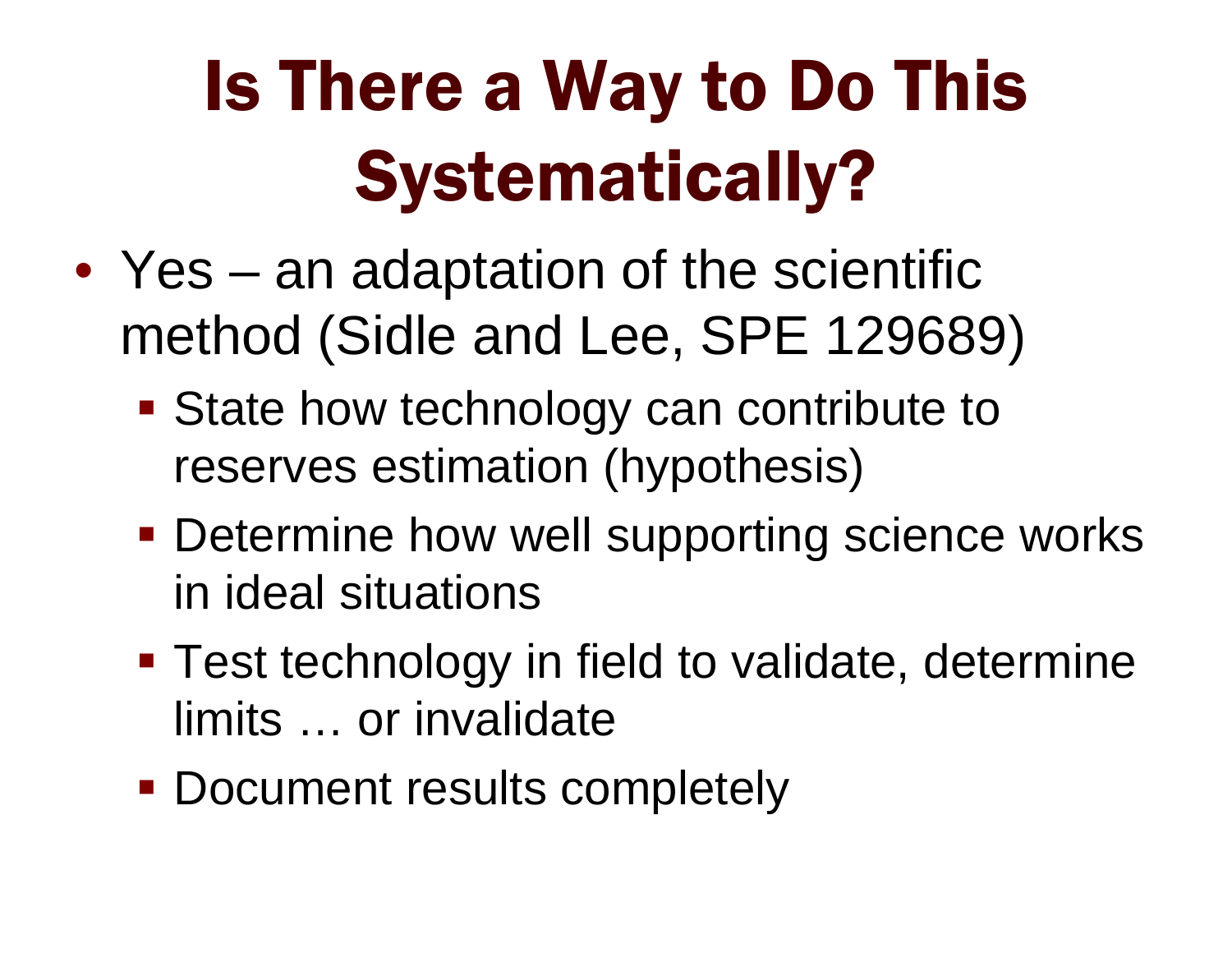# What's a More Recent Example of Reliable Technology?

- Extension of SPEE Monograph 3 technology (SPE 179991, Sidle and Lee)
- Monograph 3 technology provides basis for establishing PUDs in resource plays
	- **If Identifies areas with consistent geological conditions** (geologic subset)
	- **Supplemented with outline of economically producible** wells
	- Result: identification of area with high confidence of encountering geological conditions sufficient for economic producibility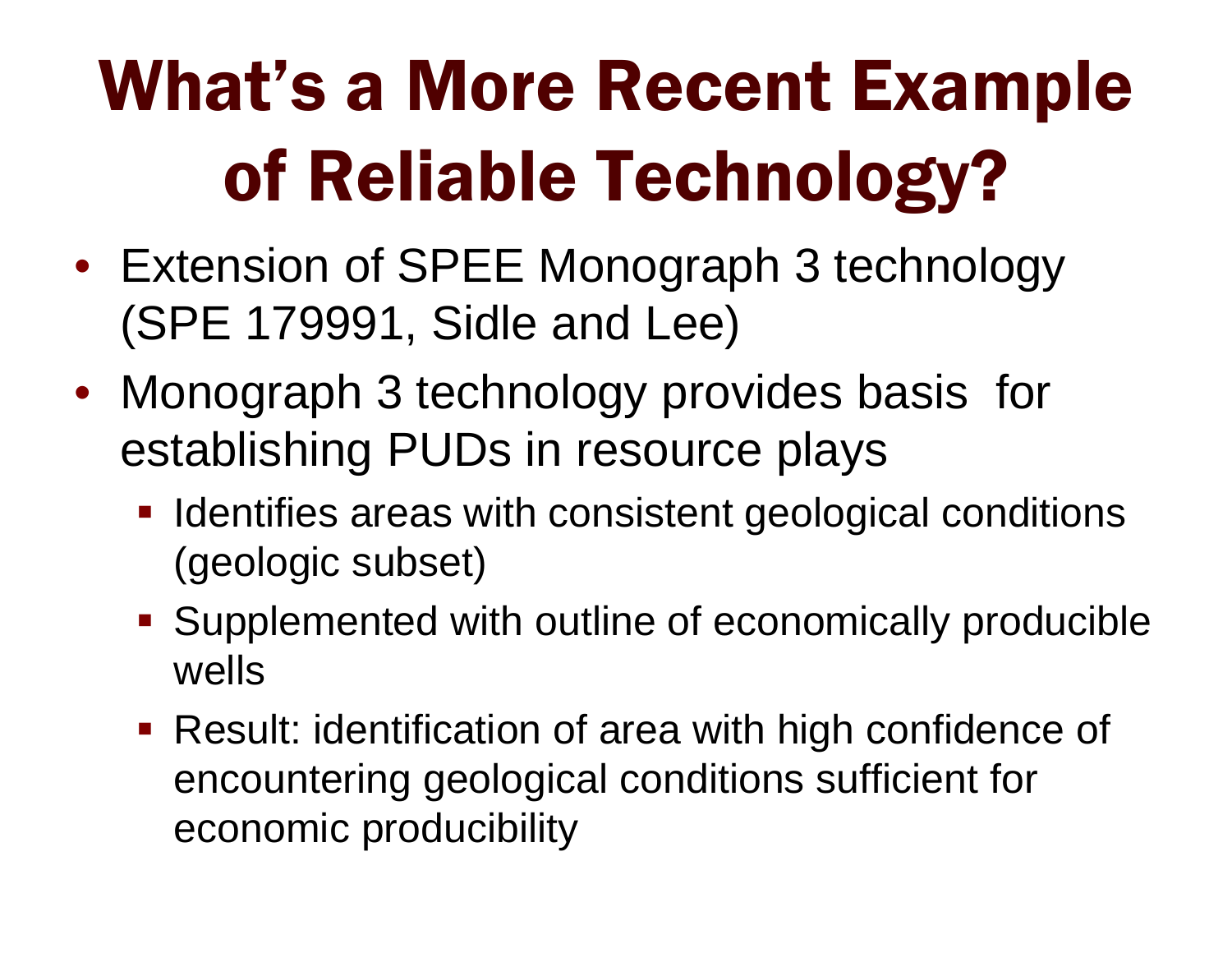## How Can SPEE Monograph 3 Be "Extended"?

- Questions arise
	- Do all areas within geologic subset have similar productivity?
	- **I** Is there spatial correlation of productivity, e.g., "sweet spots"?
- *Monograph 3 promises only identification of area with economic production, not area with identical productivity statistics*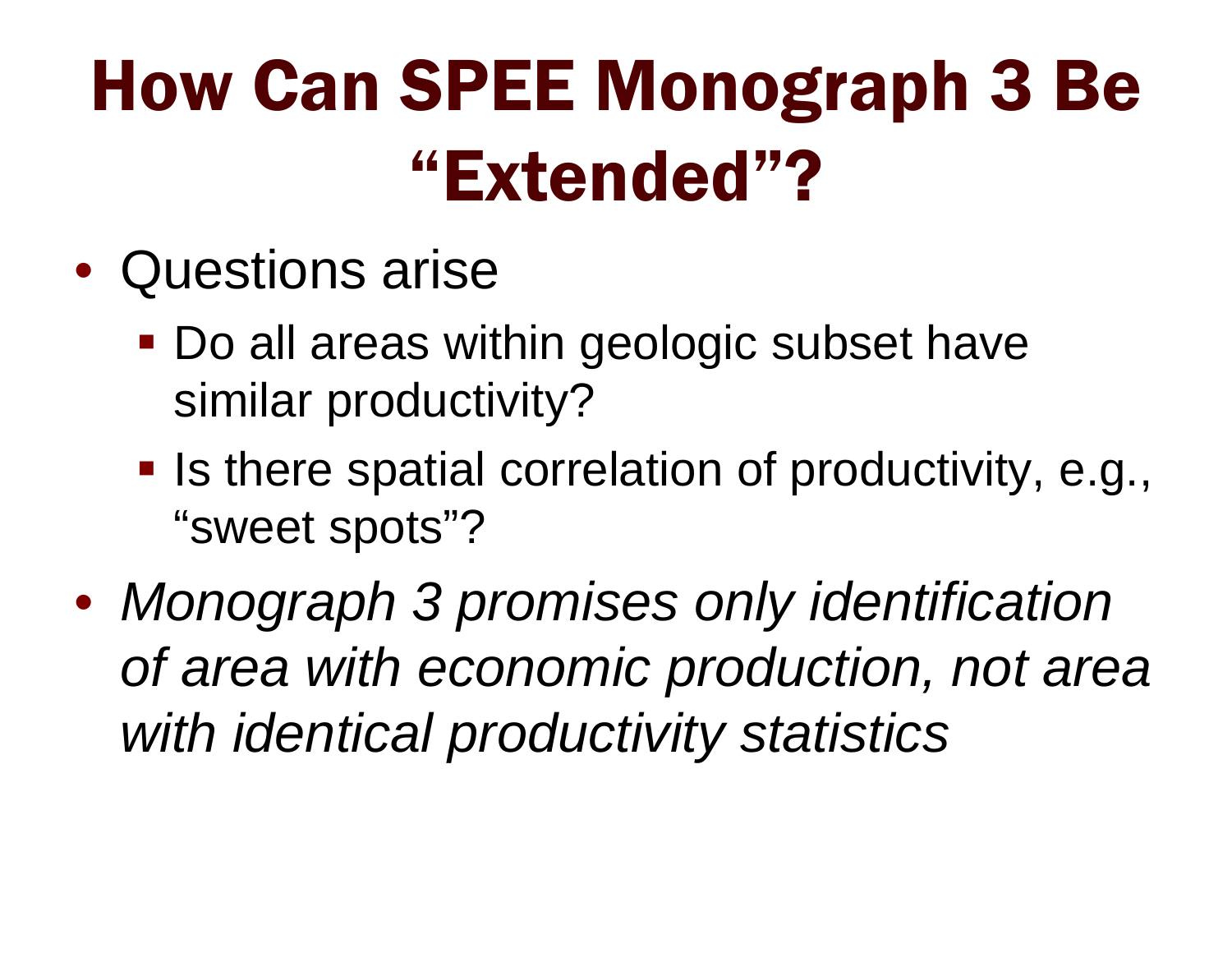#### Are We Restricted to a Single EUR Distribution When We Apply Monograph 3?



Figure 1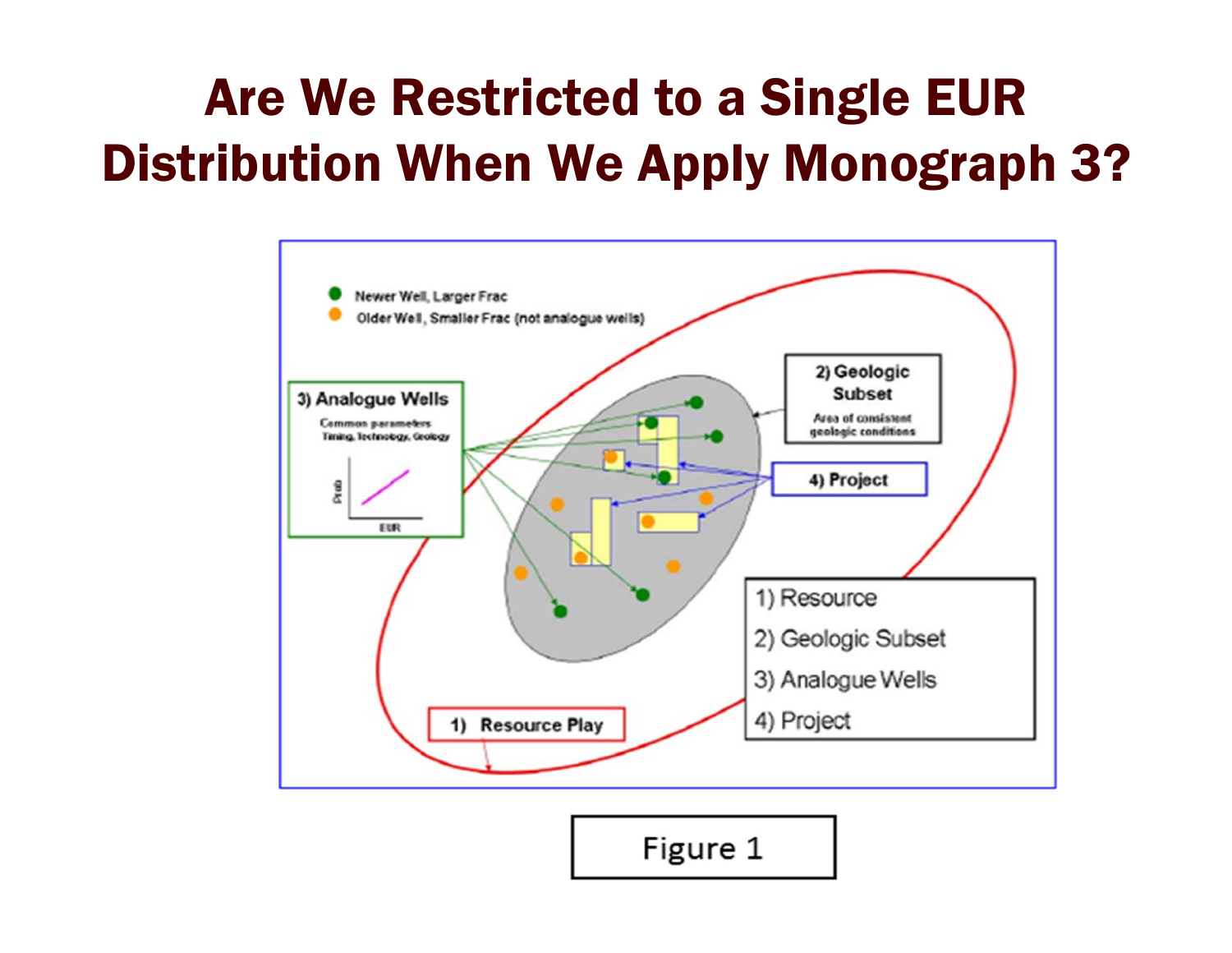### Answer: No!

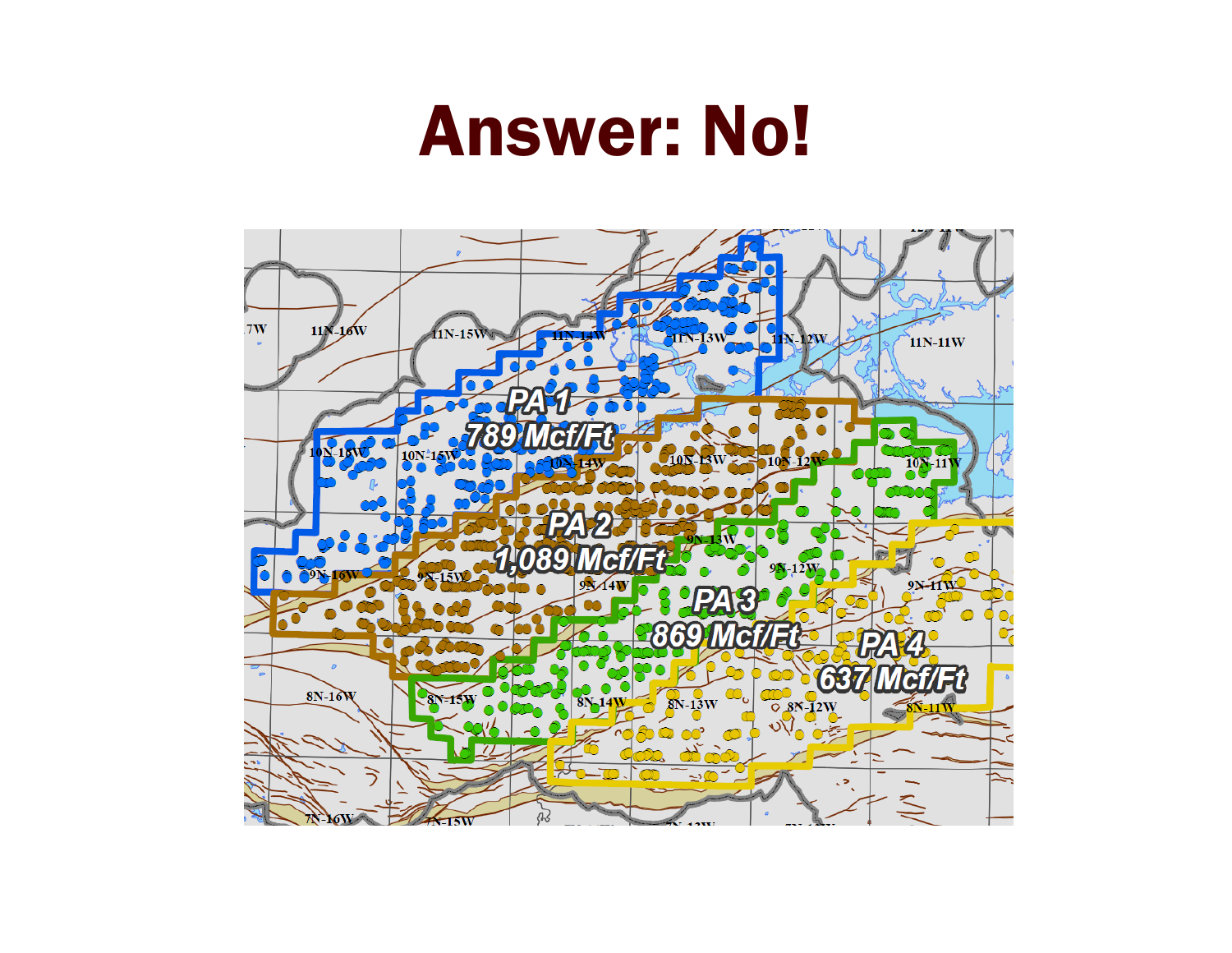### What If There is Spatial Correlation Within Even Smaller Areas?

- Suppose there is spatial correlation of wells in limited areas within proved area
	- **Perhaps offset well performance is good** indicator of PUD performance
- We can change the algorithm for PUD EUR to Attanasi's proposal but continue to use Monograph 3 methodology to identify proved area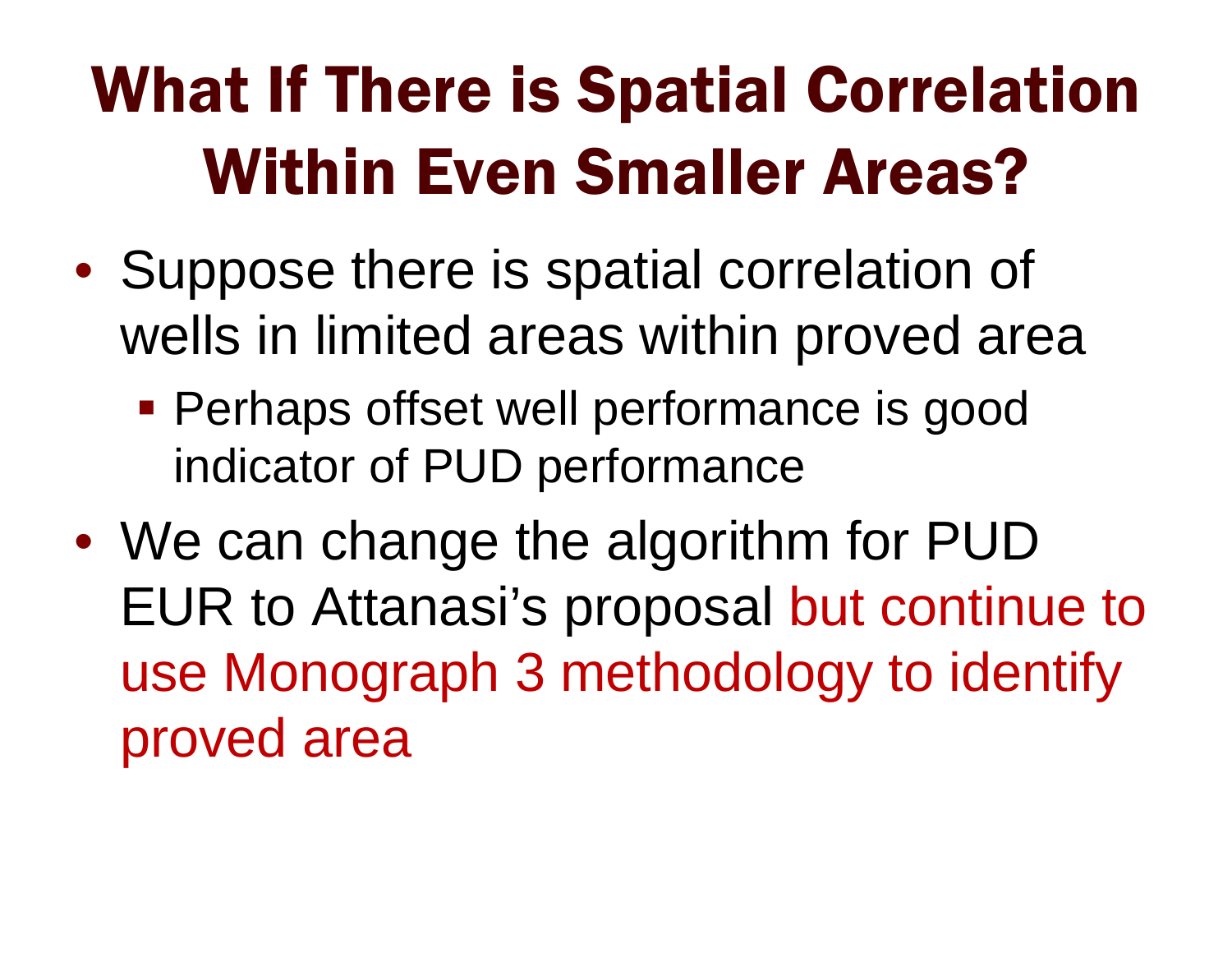# What Does the SEC Advise for Reliable Technology?

From SEC Compliance and Disclosure Interpretation:

"An issuer has the burden of establishing and documenting the technology (or set of technologies) that provides reliable results, consistent with the criteria set forth in Rule 4-10(a)(25) of Regulation S-X. This information should be made available to the Commission's staff upon request in support of any reserves estimates that the staff may be reviewing."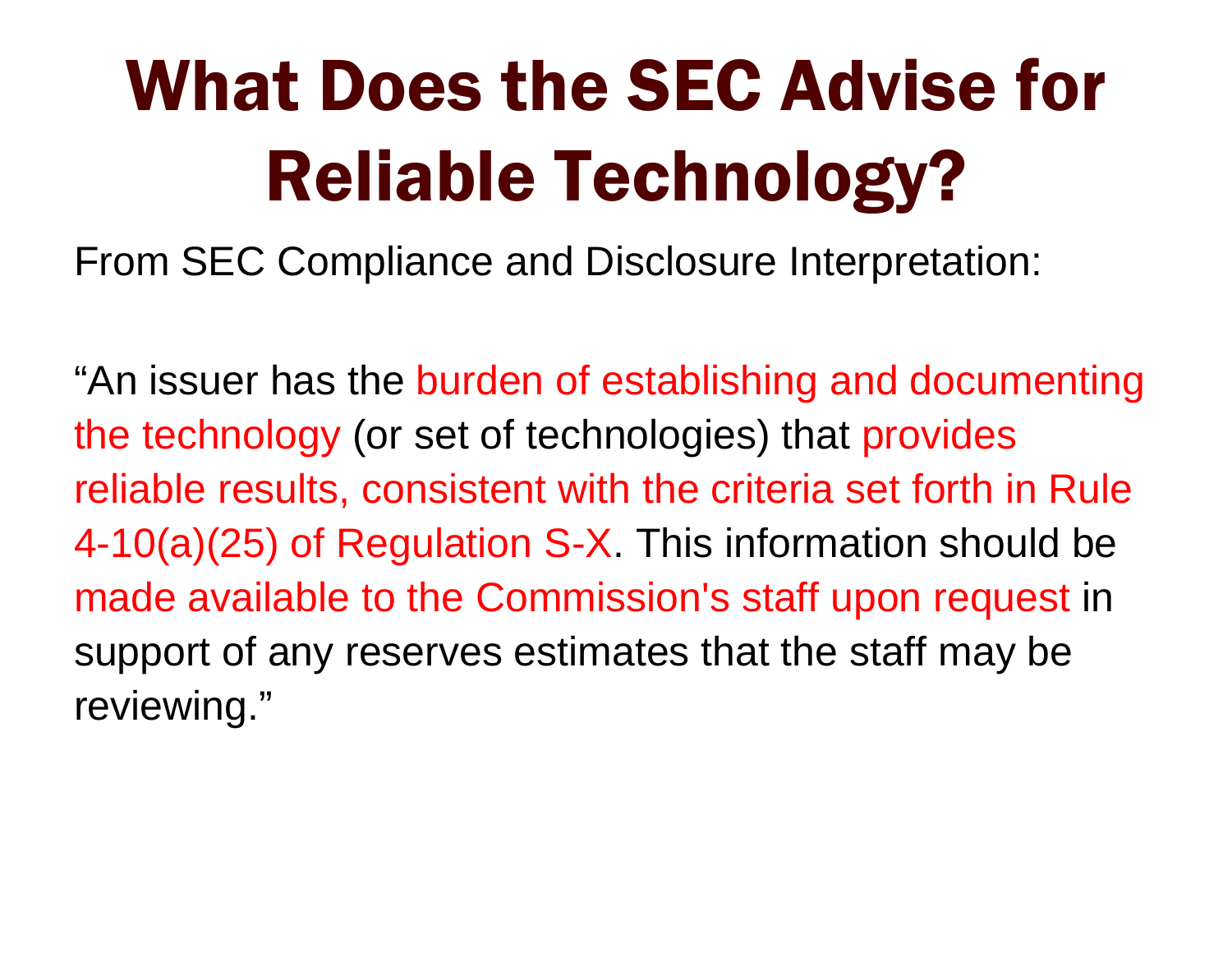## Insight from a Comment Letter

After a description of reliable technology employed was provided, the SEC asked a filer about results of recovery predictions :

"Please explain to us the revision history due to performance for proved reserves in your Barnett Shale play. Include a comparison between the median values as of year-end 2009 with median initial values for proved Estimated Ultimate Recovery, realized well cost and estimated well cost; producing rate vs. time plot and associated decline curve parameters, producing rate vs. cumulative production plot and estimated future production projection representative of the two median EURs."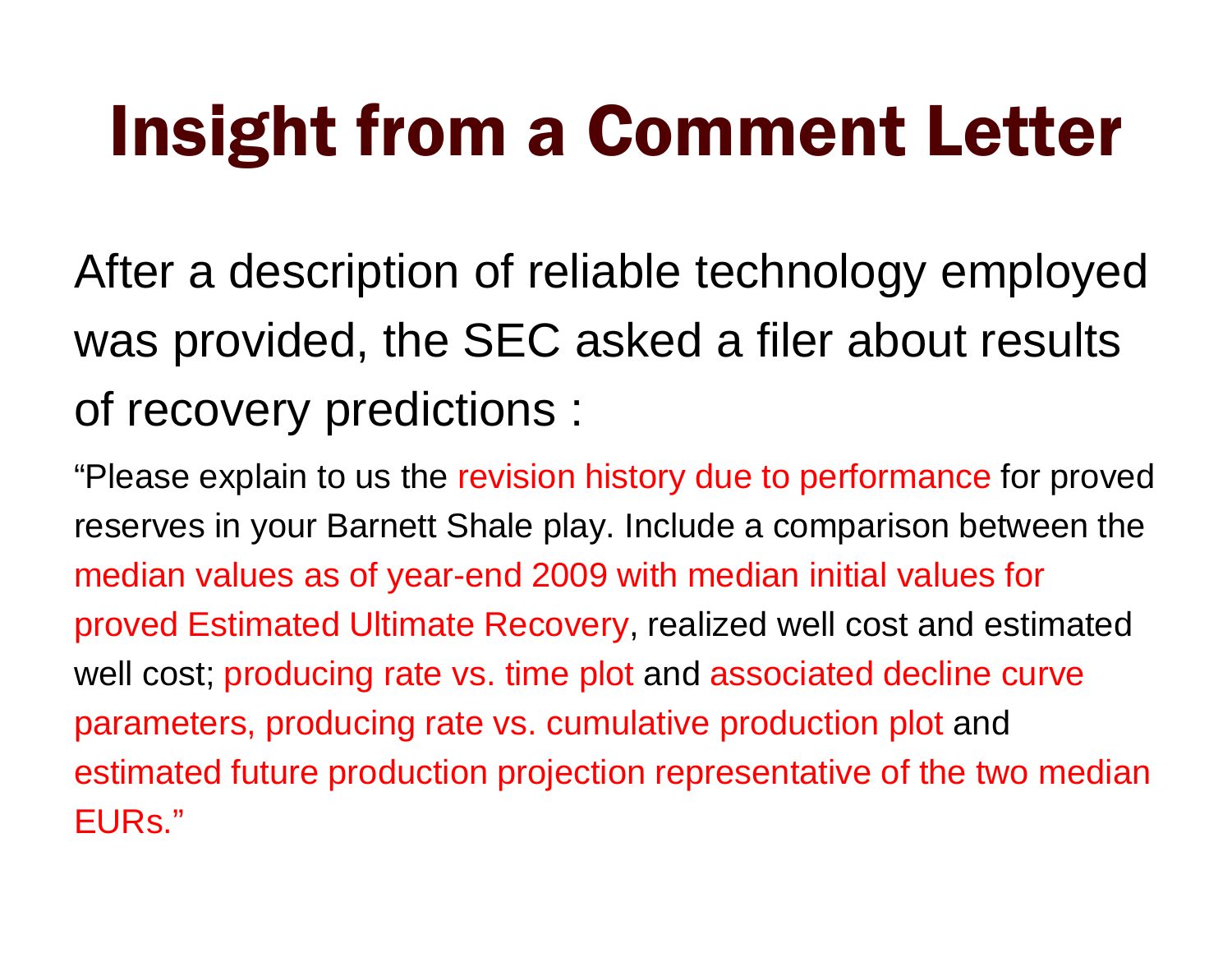## More Insight from a Comment Letter …

The SEC asked a filer about Proved Area:

"In part, your response 10 indicates a significant portion of your proved undeveloped locations are 2 or more offsets removed from a producing well(s). Tell us the statistics of your drilling history for such similarly situated locations, including the success rate by distance/location removed from production."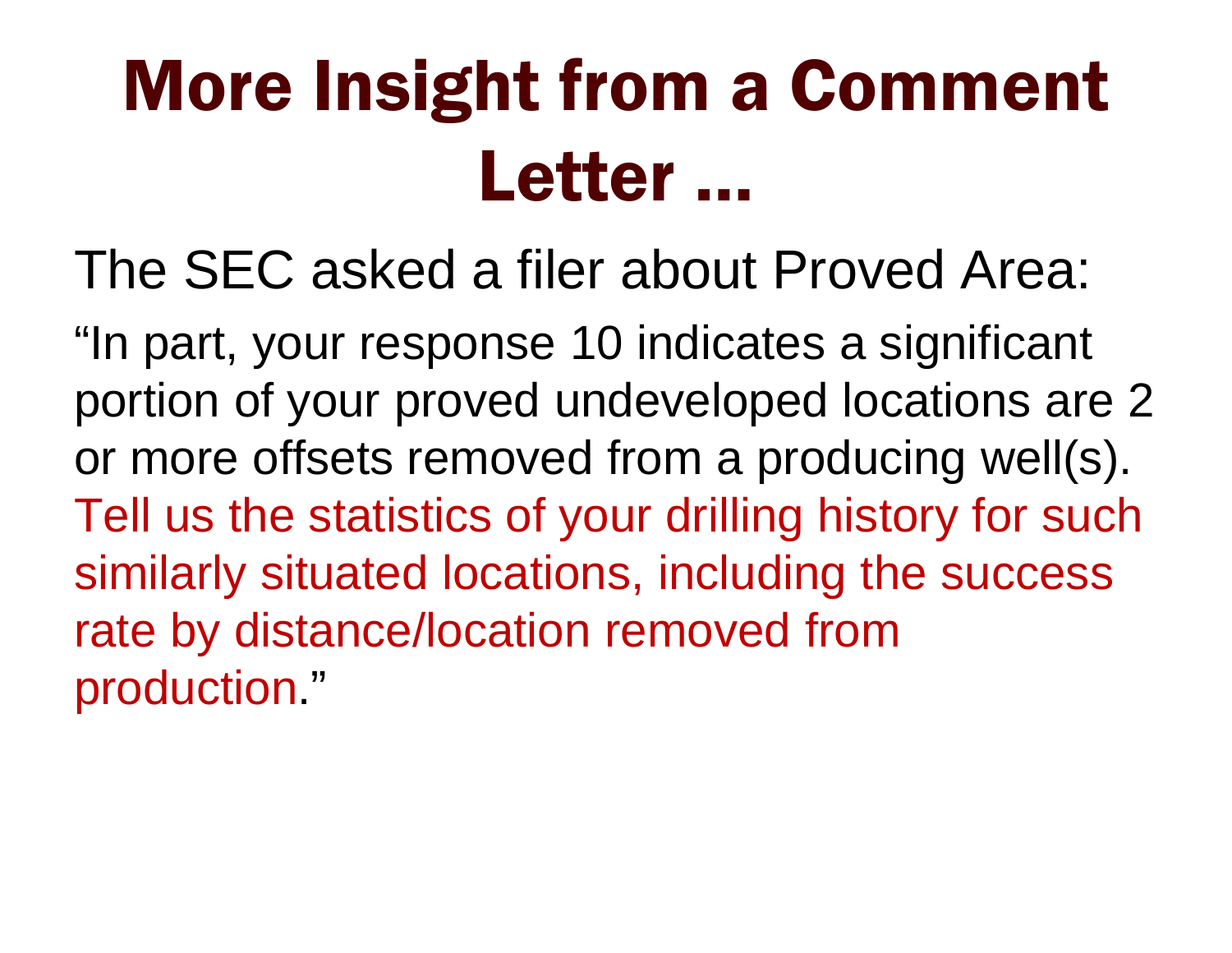### Careful! SEC Provides Guidance on Interpretation of Comment Letters

"The staff's comments are in response to a company's disclosure and other public information and are based on the staff's understanding of that company's facts and circumstances…These letters set forth staff positions and do not constitute an official expression of the SEC's views. The letters are limited to the specific facts of the filing in question and do not apply to other filings."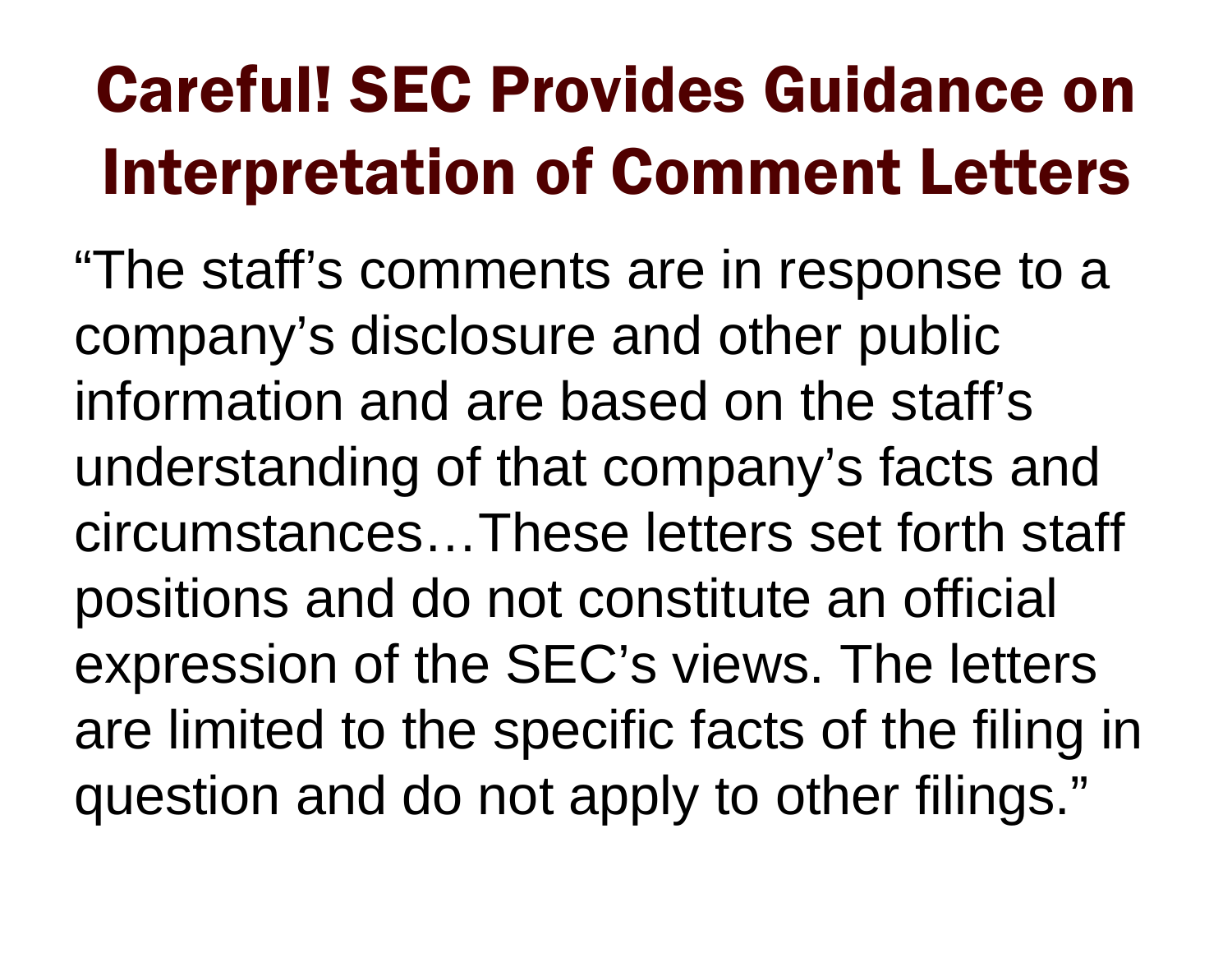### Some Takeaways …

- Establishing that an approach is a Reliable Technology offers a legitimate opportunity to disclose larger reserves volumes
- 'List' of Reliable Technologies not static; limited only by imagination of creative engineers and geoscientists
- Reliable Technologies not a free lunch … must be well documented and are subject to SEC staff review